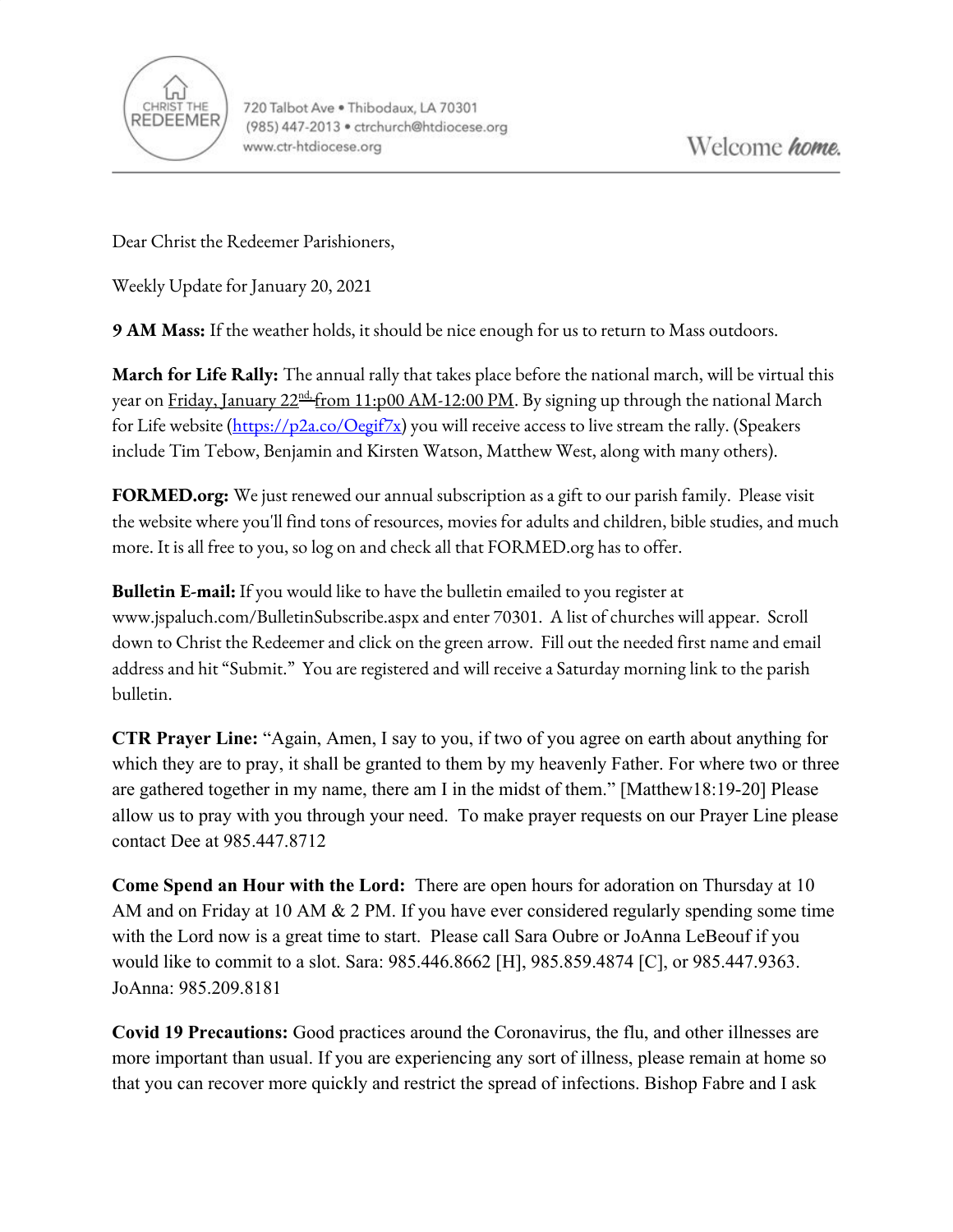that everyone wear a facemask that covers their mouth and nose for the whole time that you are on our campus. I ask you to keep visiting to a minimum with facemasks, at least six feet apart, and outside the buildings when possible. We have hand sanitizer and facemasks at our entrances for your convenience. When Mass is over, I am asking everyone to make their way all the way out of the building before stopping.

**Sunday Obligation:** The obligation to attend Mass on Sunday remains lifted. If you cannot or choose not to attend Sunday Mass for any reason, you will not be sinning. There is no shame in choosing not to attend Mass if you are vulnerable, are caring for someone who is, are caring for young children for whom the distancing will be difficult, are concerned about getting sick, or for any other reason. Please take this time to sanctify your week in some other fashion until life returns to normal.

**Prayer to St. Joseph:** O, St. Joseph, whose protection is so great, so strong, so prompt before the throne of God, I place in you all my interests and desires. O, St. Joseph, do assist me by your powerful intercession, and obtain for me from your divine son all spiritual blessings, through Jesus Christ, our Lord. So that, having engaged here below your heavenly power, I may offer my thanksgiving and homage to the most loving of Fathers. Oh, St. Joseph, I never weary of contemplating you, and Jesus asleep in your arms; I dare not approach while he reposes near your heart. Press him in my name and kiss his fine head for me and ask him to return the kiss when I draw my dying breath. Saint Joseph, patron of departing souls, pray for me. Amen. [*Oratio* p. 88]

**Prayer for Priestly Vocations:** O Jesus, our compassionate High Priest, we ask you to raise up among our Christian communities abundant and holy vocations to the priesthood. Grant to the men whom you are calling to this holy service the grace to stay close to your Sacred Heart. Aid them in their commitment to prayer and grant them the grace to hear your voice more clearly each day. Give them the humility and the charity to respond to your invitation in discerning this vocation. May they encounter you close to them in every step of their journey, being reminded that they are never without you and your guidance. We ask this in your name, Jesus. Mary, Mother of Priests, pray for us.

**We are here to Help:** As we continue to progress through the Coronavirus, we will need to rely on each other more and more. If you find yourself in need of help or need to talk to someone, please contact our office. We are here to serve you. Our office is open from 8:00 AM to noon and from 1:00 PM - 4:00 PM at 985.447.2013.